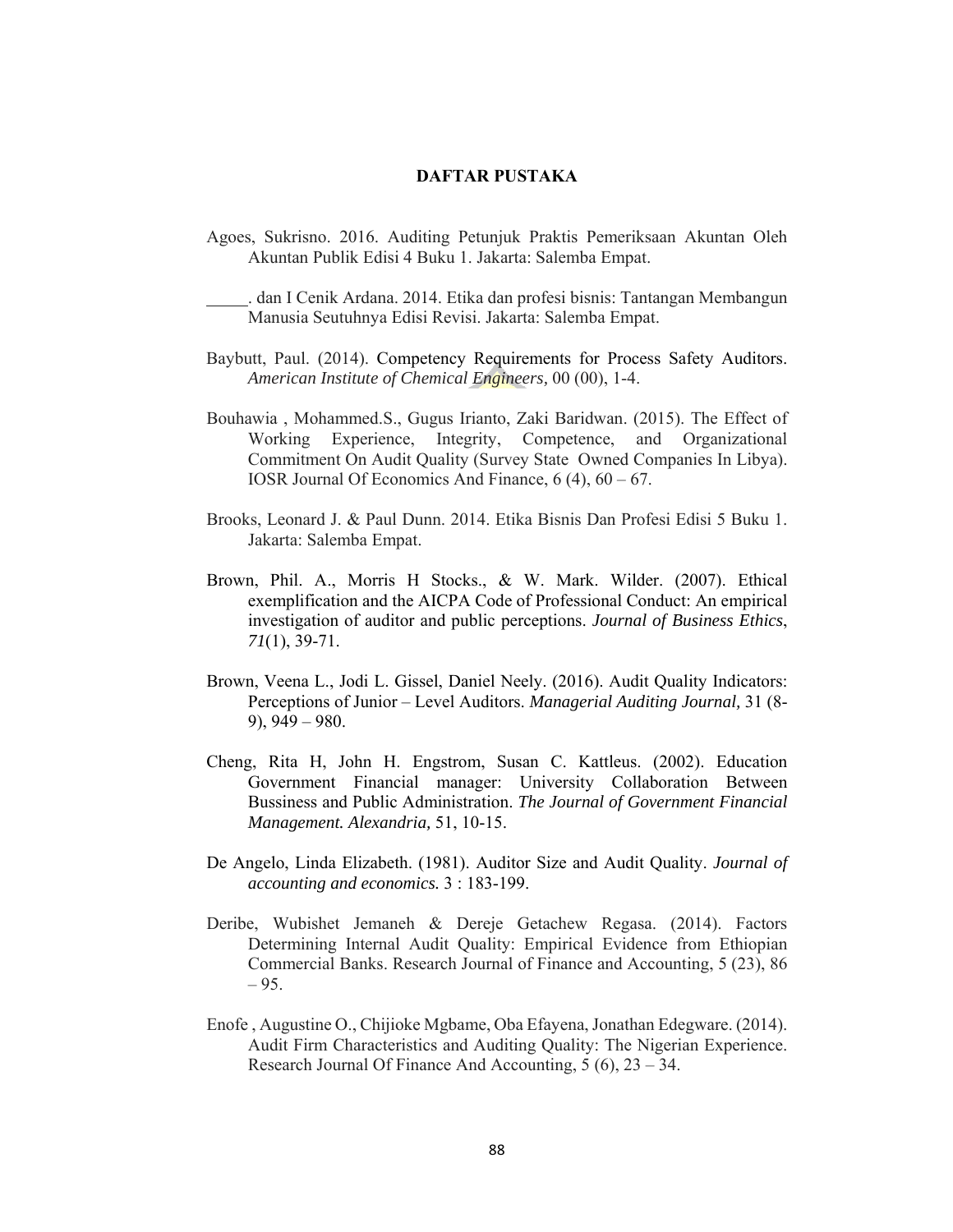- Francis, J. R. 2011. A framework for understanding and researching audit quality. Auditing: A Journal of Practice & Theory 30 (2): 125–152.
- Ghozali, Imam. 2018. Aplikasi Analisis Multivariate dengan Program SPSS 25. Edisi Kesembilan. Semarang : Badan Penerbit Universitas Diponegoro.
- Ilat ,Ventje., David P.E. Saerang, Heince R.N. Wokas. (2016). Determinant's Audit Quality of Local Government in Indonesia. *Research Journal of Finance and Accounting,* 7 (2), 213 – 224.
- Institut Akuntan Publik Indonesia. 2008. Kode Etik Profesi Akuntan Publik. http://iapi.or.id/Iapi/detail/237. (Diakses 20 Juni 2018).
- Knechel, W. Robert., Gopal V. Krishnan, Mikhail Pevzner, Lori B. Shefchik, and Uma K. Velury. (2013). Audit Quality: Insights from the Academic Literature. *Auditing: A Journal of Practice & Theory,* 32 (1), 385 – 421.  $V<sub>110</sub>$
- Mansouri ,Ali., Reza Pirayesh, Mahdi Salehi. (2009). Audit Competence and Audit Quality: Case in Emerging Economy. *International Journal of Bussiness and Management,* 4 (2), 16 – 25. V.
- Mardiasmo. 2004. Otonomi dan Manajemen Keuangan Daerah. Yogyakarta : Andi.
- Matarneh Ghassan. F. Al. (2011). Factors Determining the Internal Audit Quality in Banks: *Empirical Evidence from Jordan. International Research Journal of Finance and Economics,* (73), 110 – 119.
- Mulyadi. 2010. Auditing Buku 1 Edisi 6. Jakarta: Salemba Empat.
- Mustofa. 2014. Manajemen Moderen Bisnis Kantor Akuntan. Jakarta: PT Kompas Media Nusantara.
- Stanbury, W. T. 2003. Accountability to Citizens in the Westminster Model of Government: More Myth Than Reality. Canada: Fraser Institute Digital Publication.
- Razali, Fazlida Mohd., Jamaliah Said, Razana Juhaida Johari. (2016). Internal Auditor's Objectivity Threats: An Exploratory Study in Malaysia. International Conference on Accounting Studies, 122 – 127.
- Republik Indonesia, Peraturan Menteri Keuangan Nomor 1 / PMK.01 / 2007 Tentang *Standar Pemeriksaan Keuangan Negara.*
- Rusman, Hedar., Grahita Chandrarin, Prihat Assih. (2018). The Effect of Audit Accountability and Audit Quality on Audit Opinion. *Europan Journal of Economics, Finance, and Administrative Sciences,* 97, 134 – 139.